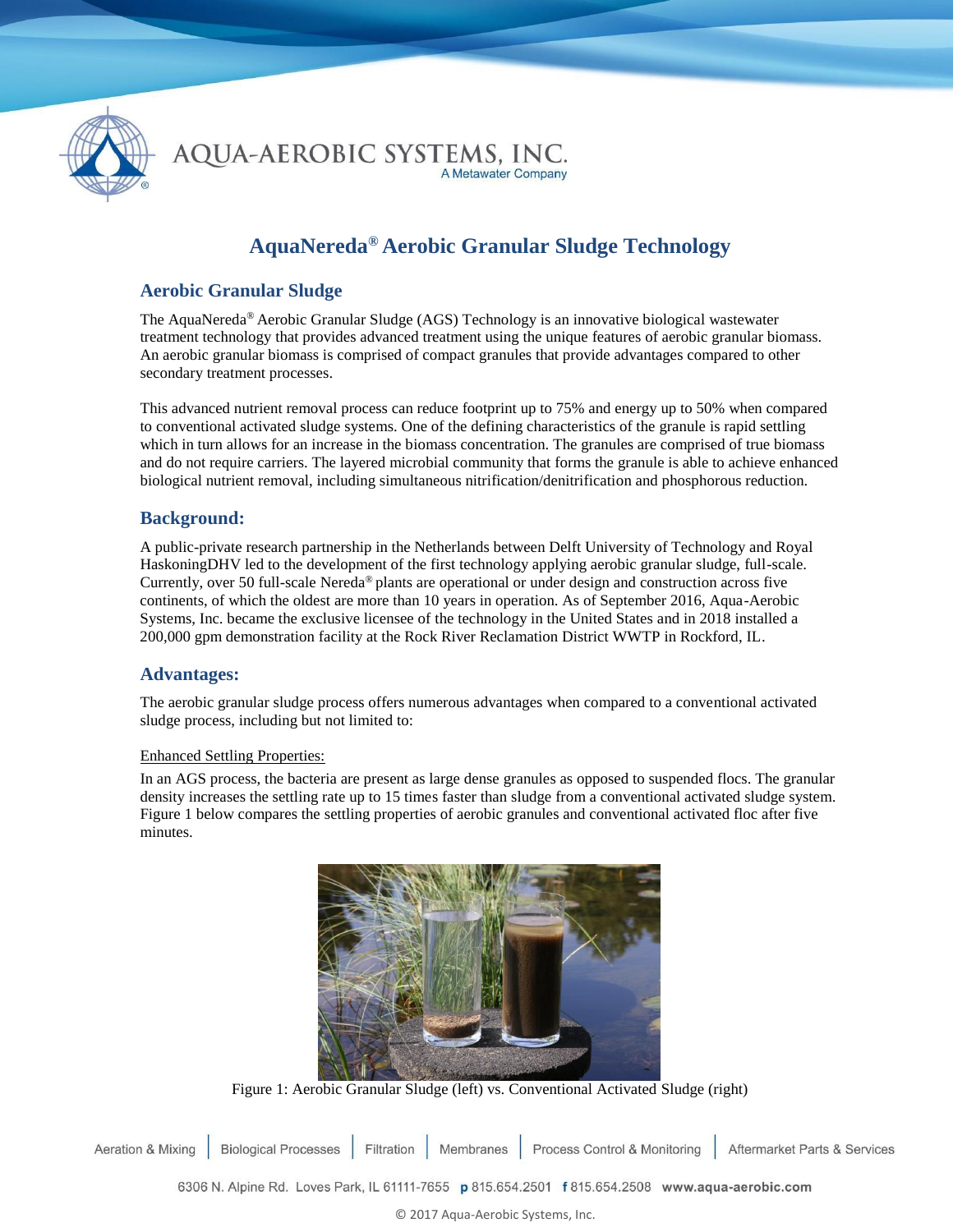By overcoming settling limitations seen in conventional activated sludge systems, the mixed liquor can be increased significantly which allows for a greater treatment capacity. The sludge volume index decreases to values of 30-50 mL/g which allows the bioreactor to operate at MLSS concentrations of 8,000 mg/l or well above.

#### Up to 75% Reduced Footprint:

Footprint is reduced due to the full nutrient removal process taking place in a single reactor. Supplemental tanks such as primary clarifiers, selector basins, separate anoxic and aerobic compartments, and secondary clarifiers are not required. In addition, the biomass operates at a higher concentration thus allowing for an increased treatment capacity within a single tank.

#### Up to 50% Energy Savings:

Reduction of air requirements in the bioreactor tank allow for energy savings. The substrate and oxygen utilization rates in a granular system lower the specific energy and airflow. Based on the operation in a single reactor, the equipment required for the aerobic granular sludge process is significantly reduced when compared to conventional activated sludge systems. As such, recycle sludge pumps are not needed in an AquaNereda plant.

The combination of reduced aeration and mechanical components results in an energy savings of up to 50%.



Figure 2: Full Scale Power Consumption Data from Garmerwolde WWTP (Nereda runs in parallel to CAS)

The compact bioreactor combined with the granular sludge metabolic rates allow for lower specific energy as seen in Figure 2. In addition, there is an automated control of the process that allows energy savings and process optimization.

#### Low Life Cycle Cost:

The reduction in mechanical equipment necessary to achieve enhanced BNR requirements lowers the construction, operating, and maintenance costs. In addition, chemical consumption is reduced due to the high bio-P uptake in the granular biomass. These savings in operation and maintenance, as well as the lower construction costs, result in attractive whole life cycle costs.

## **Process:**

#### Aerobic Granule:

Aerobic granular sludge combines the technical advantages of biofilm systems, including compactness and high metabolic rates, with those of activated sludge, such as the ability to achieve full biological nutrient removal in one mixed biomass population, without the need for biofilm carriers. Aerobic, anoxic and anaerobic biological

**Aeration & Mixing Biological Processes** Filtration Membranes Process Control & Monitoring Aftermarket Parts & Services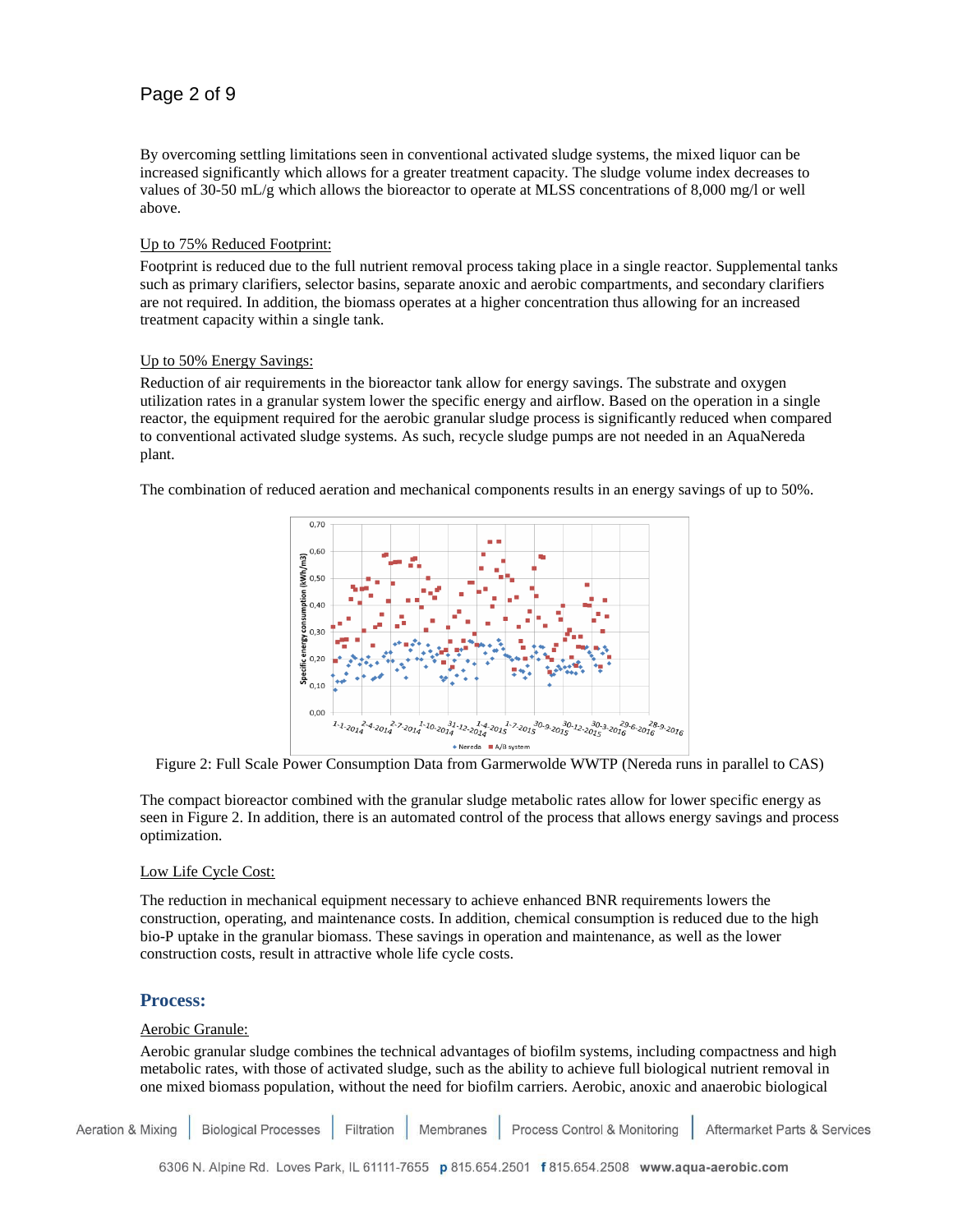# Page 3 of 9

processes take place simultaneously in the granular biomass. Figure 3 below displays the differences between activated sludge floc and aerobic granular sludge.



Figure 3: Activated Sludge vs. Aerobic Granular Sludge (courtesy Delft University of Technology)

In a conventional activated sludge system, bacteria are present in flocs which are suspended in bulk liquid. Liquid solid separation in a flocculant sludge system occurs by using sedimentation in clarifiers. Due to the fact that flocs have low density, the settling time is much greater than a denser granular biomass, which will achieve full settling in five minutes.

As a result, a conventional plant is designed at  $2,500$  mg/l –  $5,000$  mg/l of mixed liquor, compared to an aerobic granular sludge plant at 8,000 mg/l or higher. Aerobic granular sludge, as seen on the right in Figure 4, displays a greater concentration of specialized microorganisms that are layered. Different types of microorganisms will grow in the granule that can result in a typical particle size of 1.2-1.5 mm in diameter. Nitrifiers reside on the outer layer of the granule and denitrifying bacteria are present in the deeper layers.



Figure 4: (left) Zones of the Granule / Figure 5: (right) Oxygen Penetration

During aeration oxygen can penetrate about 100-200 microns into the granule before the oxygen is depleted as seen in Figure 5. This results in the inner part of the granule near the core to be an anaerobic zone and the outside layers to be aerobic and anoxic zones as seen in Figure 4. Both the oxygen and substrate are transported into the granule via diffusion.

Phosphate accumulating organisms (PAO's) and glycogen accumulating organisms (GAO's) are present throughout the biomass and have the ability to form extracellular polymeric substance (EPS) that is the building block for granular formation.

#### Extra Cellular Polymeric Substance (EPS):

Due to its robust structure, the granule has the ability to withstand upset conditions. The extracellular polymeric substance serves as the backbone of the granule and enables the system to withstand fluctuations in chemical spikes, load, salinity, pH, toxic shocks, etc. This chemical backbone makes it difficult to interfere with the

Aeration & Mixing **Biological Processes** Filtration Membranes Process Control & Monitoring Aftermarket Parts & Services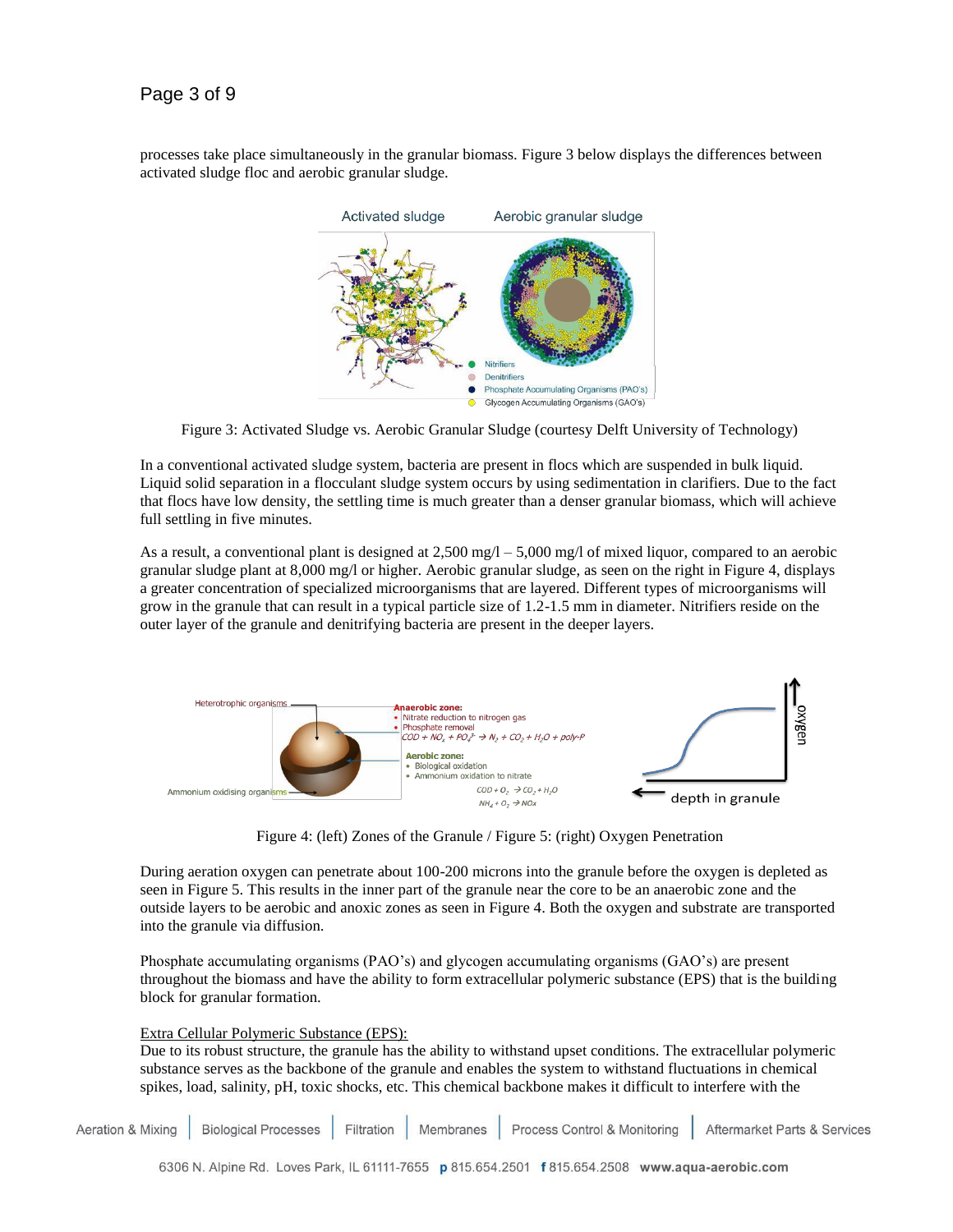# Page 4 of 9

enhanced settling and stable process characteristics. This process stability along with superb settling properties results in a reliable robust granular system that is easy to operate.

#### Granule Formation:

With AquaNereda Aerobic Granular Sludge Technology, selection mechanisms are applied to create dense granules from flocculant biomass, see Figure 6. As an alternate, a plant can be seeded with granules from another site.



Figure 6: The Transformation of Conventional Activated Sludge to Aerobic Granular Sludge

The conventional biomass flocs are selectively wasted by increasing sedimentation stress. The stress continues to increase thus enlarging the size and density of the flocs which causes the flocs to settle faster and evolve into granules. Only the bacteria that can adapt due to the selection mechanisms are able to survive in a granule form.

## **AquaNereda**® **Cycle Structure:**

Within a single reactor, the AGS technology creates proper conditions to reliably maintain a stable granule, without the need of a carrier. Due to the layered microbial community within the granule structure, simultaneous processes take place in the granular biomass, including enhanced biological phosphorus reduction, and simultaneous nitrification/denitrification.

Based on the unique characteristics of granular biomass, the AquaNereda Aerobic Granular Sludge Technology uses an optimized batch cycle structure, see Figure 7. There are three main cycles of the process to meet advanced wastewater treatment objectives. The duration of the phases will be based upon the specific waste characteristics, the flow and the effluent objectives:



Figure 7: The AquaNereda® Cycle Structure

**Biological Processes** Process Control & Monitoring **Aeration & Mixing** Filtration Membranes Aftermarket Parts & Services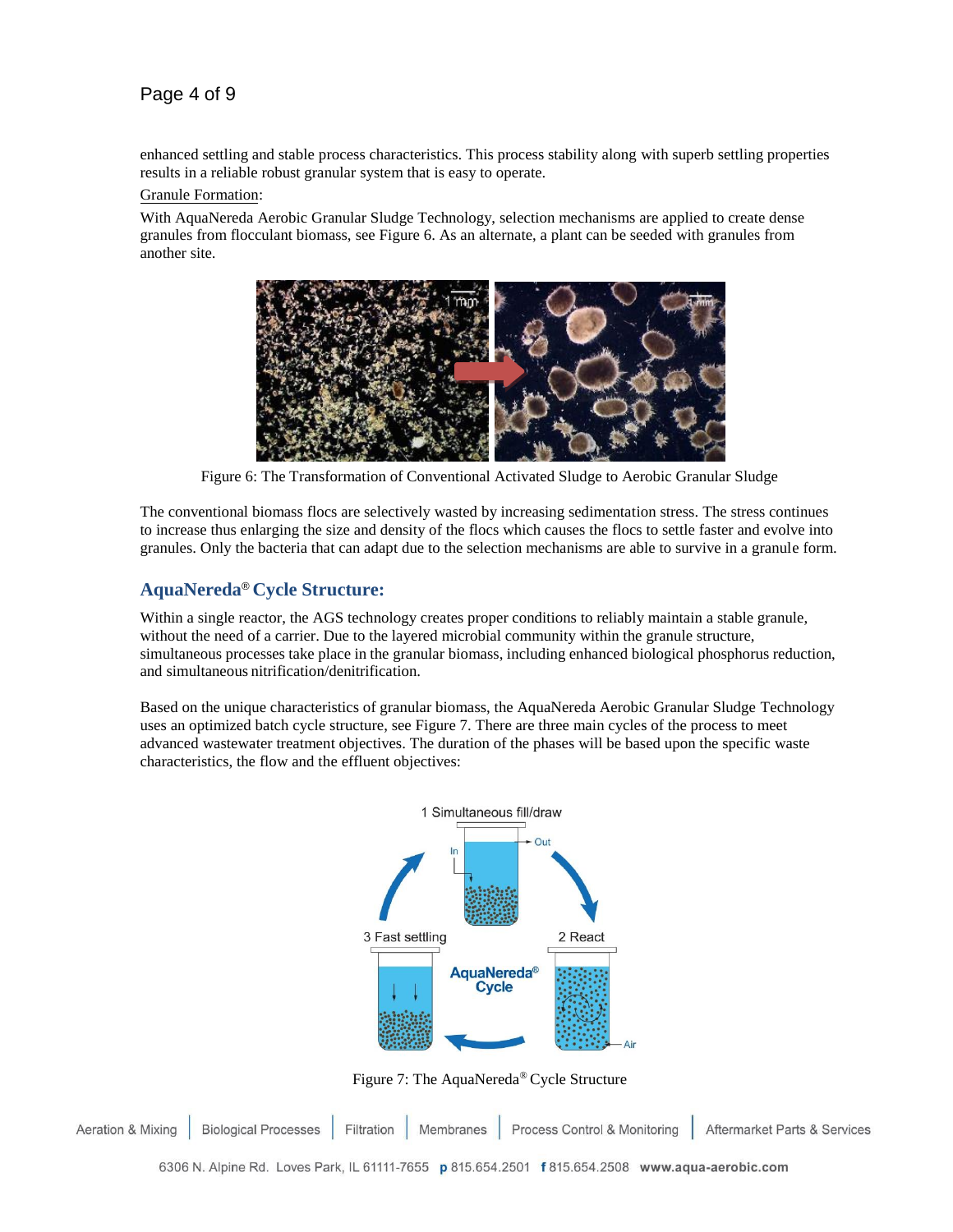#### Fill/Draw:

The first phase of the cycle structure is Fill/Draw where the influent flow first enters the reactor. The anoxic and anaerobic conditions provide biomass conditioning and phosphorus release. At the same time, treated water is displaced towards the effluent.

### React:

Influent flow is terminated in the second phase of the cycle structure known as the React (Aeration) phase. In this phase the biomass is subjected to aerobic and anoxic conditions. The granules perform simultaneous nitrification/denitrification. Concurrently, nitrate is transported by diffusion between outer aerated and inner anoxic layers of the granule, eliminating the need for pumping large recycle flows in the plant. Within the bioreactor, luxury uptake of phosphorus is promoted. The automated control of the process allows energy savings and process optimization.

#### Settling:

Upon completion of the aeration phase, the technology proceeds into a Settle phase. Here the influent flow still does not enter the reactor. The granular biomass is separated from the treated water during a very short settling period. Excess sludge is wasted in order to maintain the desired amount of biomass. Finally, the technology is ready for a new cycle and influent enters the reactor while the treated water is discharged.

#### Advanced Controls:

The process and cycle structures are optimized through the use of automated controls. When wastewater flows, loadings and temperatures fluctuate, the process parameters will be adjusted for efficient performance.

## **Applications:**

Typical applications for an aerobic granular sludge system include: retrofit of existing tanks, increasing treatment capacity, upgrade of existing treatment systems to meet more stringent effluent requirement, or greenfield sites, and enhanced biological nutrient removal. See Figure 8 for some typical configurations in which these AquaNereda technologies have been and can be applied. There is not a limit on the number of Nereda reactors that can be used in each application.



Figure 8: Typical Aerobic Granular Sludge Configurations

## Greenfield:

Configuration 1: New construction of 3 Nereda reactors or more. In this case at least one of the Nereda reactors is being fed at any time throughout the cycle structure.

**Aeration & Mixing Biological Processes** Filtration Membranes Process Control & Monitoring Aftermarket Parts & Services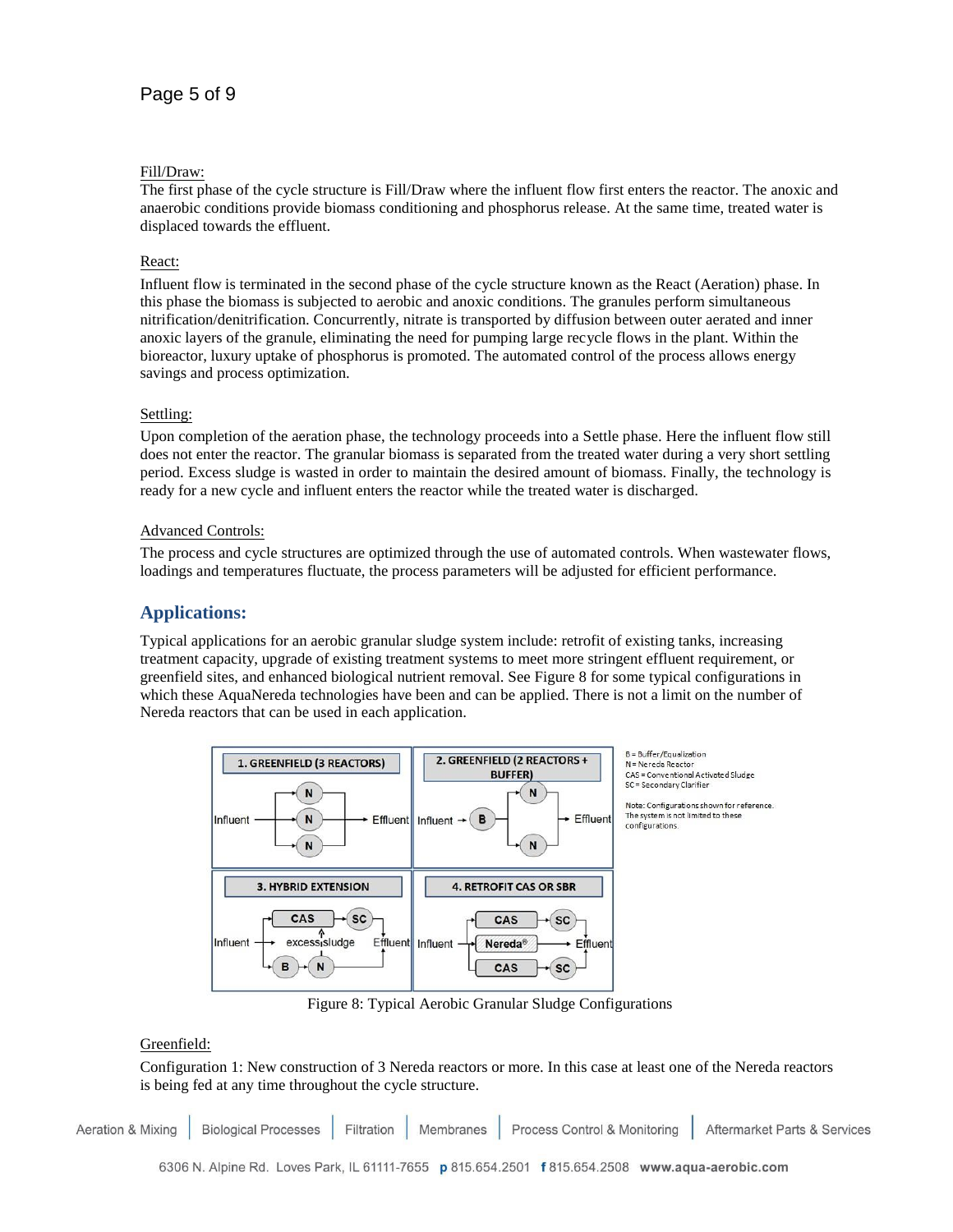# Page 6 of 9

Configuration 2: New construction of Nereda reactors and a pre-equalization tank: This configuration is proven to be one of the most common and cost effective. This configuration is not limited to two reactors, and in some cases, depending on the magnitude of peak flows to the plant, a pre-equalization may prove beneficial in systems with more than 2 reactors.

#### Hybrid:

Configuration 3: In a hybrid extension configuration, the surplus granules from the AquaNereda technology can be utilized to inoculate an existing conventional activated sludge plant. This can result in increased plant capacity and robustness.

#### Retrofit:

Configuration 4: Retrofit an existing Conventional Activated Sludge, SBR or MBR system with the AquaNereda technology. This configuration makes use of the existing infrastructure while increasing the system capacity and reducing energy and chemical use.

## **Full-Scale Installations Profiles:**

#### Epe, Netherlands:

Epe is an example of Configuration 1. Greenfield (3 reactors), see Figure 9. This plant has an average design flow of 2.11 MGD and a peak hour flow of 9.5 MGD and, installed in 2009, is the first fullscale municipal Nereda installation in the world. The plant is performing very well and easily stays within the discharge requirements of total nitrogen below 8 mg/l and total phosphorus of less than 0.5 mg/l in the winter. The energy consumption is 40% lower than similar size CAS systems in the area.



Figure 9: Full Scale Installation Epe, NL

#### Garmerwolde, Netherlands:

Garmerwolde is an example of Greenfield (2 Reactors + Pre-Equalization Tank), see Figure 10. This plant has an average design flow of 7.9 MGD and peak hour flow of 26.5 MGD. The plant was designed to split the flow 60% to the existing CAS system and 40% to the Nereda system. At this point, the Nereda reactors are processing up to 60% of the overall plant capacity while meeting permit. The plant well exceeds the discharge requirements of total nitrogen below 7 mg/l and total phosphorus of less than 1 mg/l.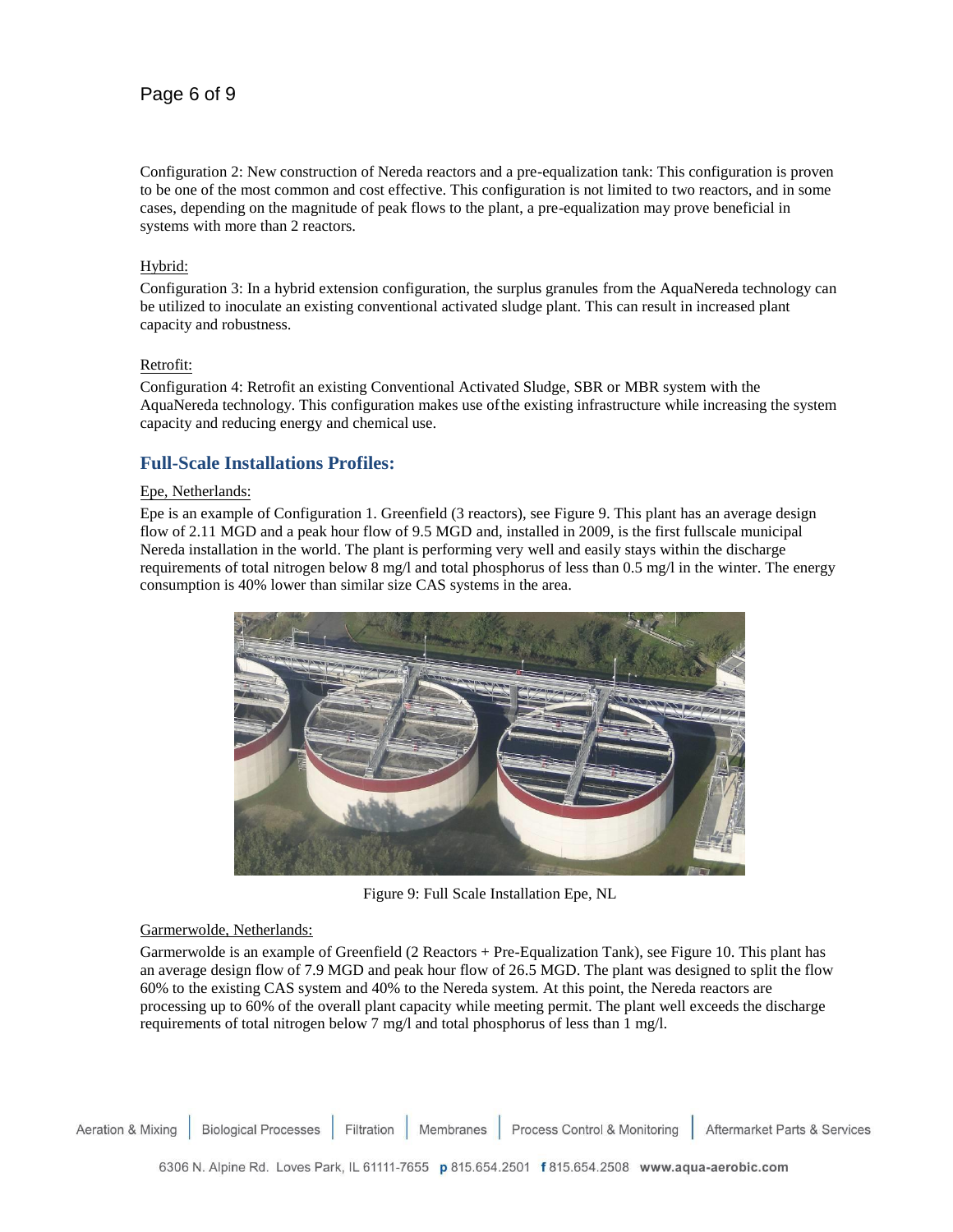

Figure 10: Full Scale Installation Gammerwolde, NL

#### Frielas, Portugal:

Frielas is an example of Configuration 4. Retrofit CAS, see Figure 11 below. The Frielas STP was designed for an average design flow of 18.5 MGD average flow. Only one of the six existing aeration reactors was retrofitted as a Nereda reactor, designed for 3.17 MGD and a peak hour flow of 11.76 MGD. The reactor comprises approximatly 1.06 million gallons. Since the start-up of the Nereda reactor, the whole Frielas STP is now in compliance; the other reactors are currently under review to determine if augmentation and innoculation of granular sludge is possible.



Figure 11: Full Scale Installation Frielas, Portugal

#### Deodoro, Brazil:

Rio de Janerio, Deodoro is an example of a Greenfield application, see Figure 12. This is the largest Nereda application in the world thus far and is currently treating a first phase average design flow of 17.1 MGD and a peak hour flow of 28.8 MGD. The plant will be expanded and completed in 2025; it will be able to treat an average design flow of 22.8 MGD and a peak hour flow of 38.8 MGD. This six tank Nereda plant became

**Biological Processes** Filtration Process Control & Monitoring Aeration & Mixing Membranes Aftermarket Parts & Services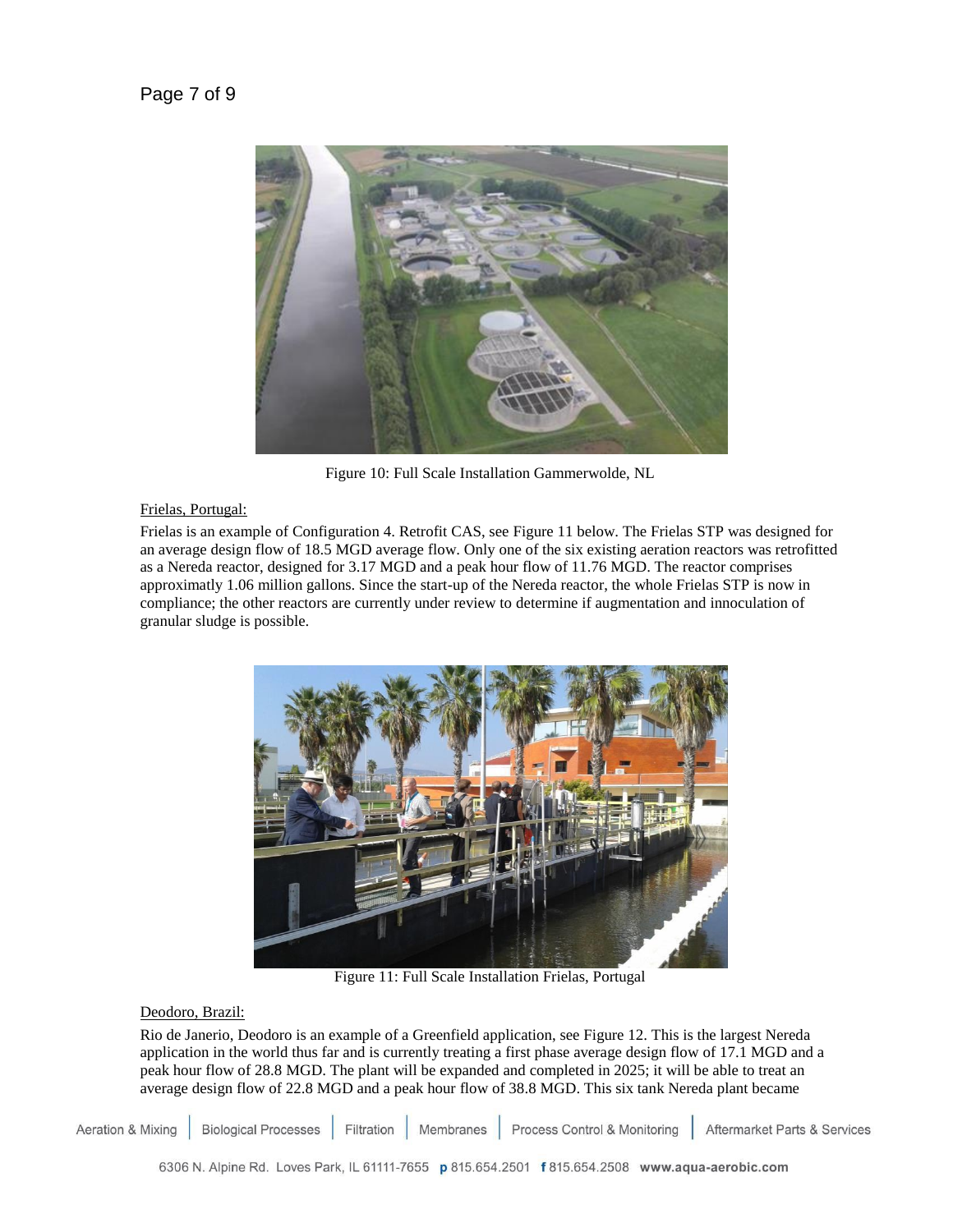# Page 8 of 9

operational in May 2016 just before the start of the Olympic Games in Rio de Janerio. The system was designed for effluent limits of 25 mg/l BOD, 10 mg/l TSS, 1 mg/l ammonia and 1.5 mg/l phosphate.



Figure 12: Full Scale Installation Deodoro, Brazil

#### Dublin Ringsend, Ireland:

Ringsend, Ireland is currently under design and is an example of a full scale retrofit SBR application, see Figure 13. Upon completion, the Nereda plant will treat an average design flow of 159 MGD and a peak hour flow of 315 MGD. The design mixed liquor concentration will be increased from 2,500 mg/l with the previous system to 8,000 mg/l with the Nereda process. Due to the robust process stability of the aerobic granules, the Nereda technology will be able to withstand the high salinity of the influent wastewater which was detrimental to the treatment with activated sludge. The existing system was designed to achieve an effluent TN of 20 mg/l. The Nereda technology is designed to achieve a more stringent effluent limit of 10 mg/l TN and the technology will achieve Bio-P removal, without the addition of treatment volume.



Figure 13: Retrofit Full Scale Installation Dublin Ringsend, Ireland

#### Rockford, IL:

Rockford, IL is a full-scale demonstration facility and is the first installation in the USA. This plant has an average design flow of 200,000 gpm and was placed into operation in January, 2018. The plant is performing very well and easily produces BOD/TSS < 10 mg/l, and TN and TP of <3 mg/l and < 0.5 mg/l respectively. This AquaNereda demonstration facility is available for tours and training for interested parties across North America.

Process Control & Monitoring **Aeration & Mixing Biological Processes** Filtration Membranes Aftermarket Parts & Services